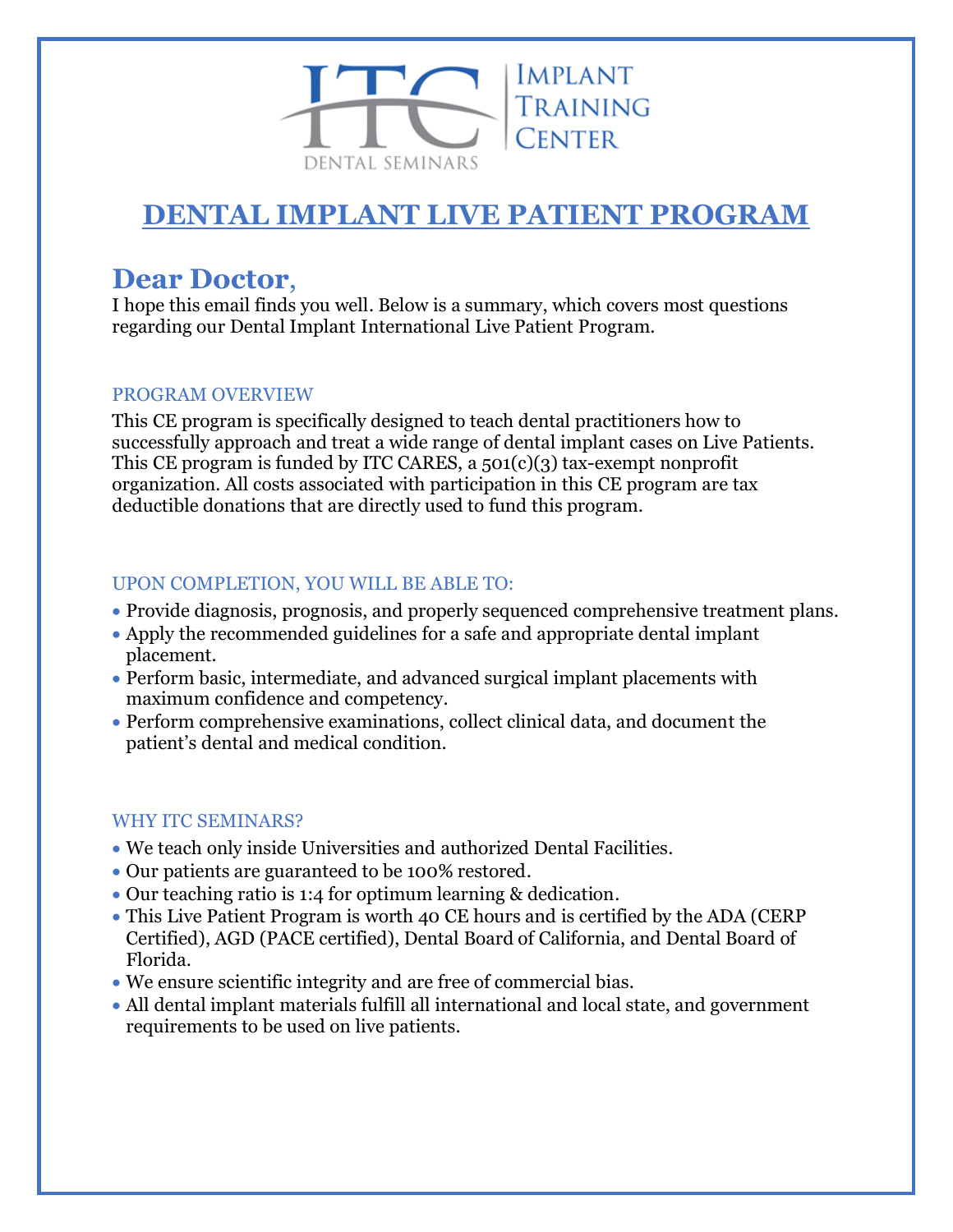#### PACKAGE INCLUDES:

- Unlimited implant supply
- Dedicated dental assistants
- Fully equipped dental stations
- Sterile setup and protocol
- Piezo Handpiece
- Bone grafting material
- Surgical instruments
- Surgical Kits
- Digital X-Rays
- 100% Participation
- 40 CE Credits

#### SURGERIES PROMOTED

The following are the procedures you will perform in our Dental Implant Live Program:

- Incision and Flap Design
- Step by Step Implant Placements
- Extractions
- Socket Preservation
- Immediate Implant placement
- Growth factors (PRP/PRF/IPRF-sticky bone) preparation techniques
- Suturing Techniques
- Bone Grafting

## WHAT TO EXPECT ON THIS SEMINAR?

You will encounter various kinds of dental implant cases and surgical situations. The number of procedures you will perform will depend on your skills and past surgical experience as evaluated by our instructors via your admissions application. Nevertheless, Doctors are expected to see between 3-4 patients per day.

Every morning before the program starts, we have a short lecture and a meeting with all the doctors to evaluate and review the treatment plan and medical history for the patients that you will be treating that day. In that moment, with the X-Rays in hand, we evaluate the cases and decide the best treatment plan and approach for each patient.

#### **FACULTY**

You will have the advantage of being trained by oral/maxillofacial surgeons and Implant Specialist. Our faculty has been involved in dental humanitarian missions, academic exchanges, and specialized in the field of oral implantology for more than 15 years. Please click **[HERE](https://www.itcseminars.com/2125-2/)** to learn more about our Faculty.

#### **SCHEDULE**

The program is 4 full days. The first day will consist of Lectures and hands on workshops on suturing techniques and dental implant placement on models. The following 3 days are dedicated to Live Patient Surgery. We require that you arrive to the course destination one day before the start of the course.